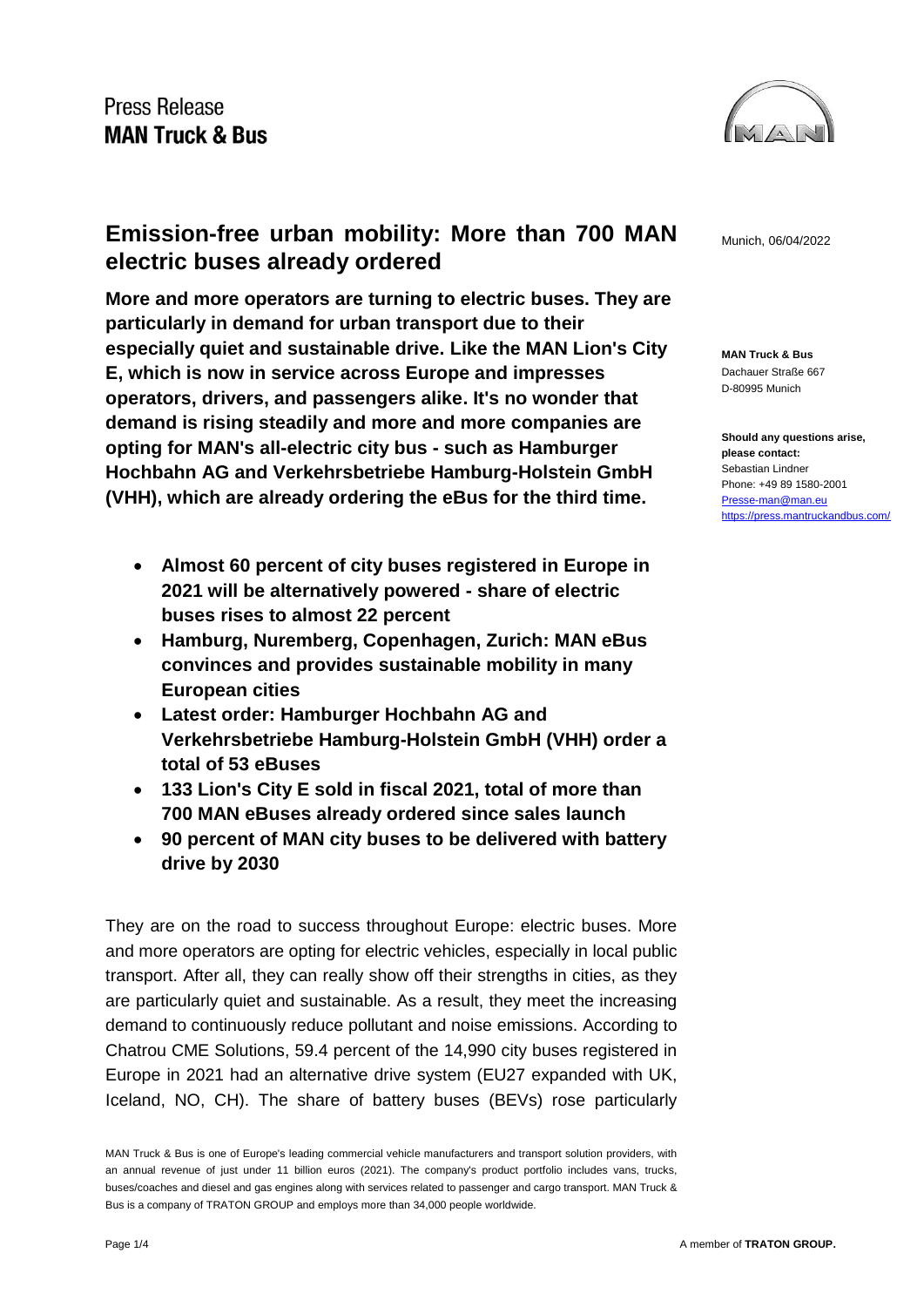# **Press Release MAN Truck & Bus**



sharply: from 14.8 to 21.7 percent. In terms of units, 3,282 electric buses were newly registered in the European market last year (source: Chatrou CME Solutions).

The fact that electromobility is so successful in urban transport is based, among other things, on vehicles such as the MAN Lion's City E. The allelectric city bus was launched in 2019 and is now in daily use in many European countries. Bus operators and drivers are just as enthusiastic as experts and passengers about the range, reliability, comfort, and sustainability of the locally emission-free vehicle. And more electric buses from MAN Truck & Bus also hit the road in 2021. Annual sales totaled 133 Lion's City E, which corresponds to a share of around 5.5 percent of the city buses sold by MAN in Europe last year (2,402 vehicles). In Germany, this puts MAN in third place in terms of eBuses registered in 2021. "However, our goal is quite clearly to put even more electric buses on the road: By 2025, half of our new city buses will be alternatively powered. And we expect that just five years later - in 2030 - 90 percent of our city buses will be delivered with battery drive," says Rudi Kuchta, Head of Business Unit Bus at MAN Truck & Bus, adding, "The feedback from the market is excellent, and a look at our order books also clearly shows that we can achieve these figures." In total, MAN Truck & Bus has signed contracts with customers for the delivery of more than 700 electric buses since the Lion's City E went on sale.

### **Latest sales success: Another 53 eBuses go to Hamburg**

MAN recently received two orders for a total of 53 eBuses from Hamburg. Hamburger Hochbahn AG ordered 17 MAN Lion's City 18 E buses - a first for the transport company, which ordered eBuses from MAN for the first time. The first vehicles will be delivered this year. The second order from Hamburg comes from Verkehrsbetriebe Hamburg-Holstein GmbH. "This is the third time VHH has opted for eBuses from MAN - a great endorsement for us and our vehicles," says Kuchta. The current order comprises 30 solo eBuses with a length of 12 meters and 6 articulated eBuses with a length of 18 meters. Delivery of the first buses is scheduled for later this year. Already in operation for VHH are 37 MAN eBuses, which are delighting passengers, drivers and operators day after day in Hamburg and Norderstedt. With the all-electric city buses, the transport company is successfully setting the course for the emission-free mobility of tomorrow.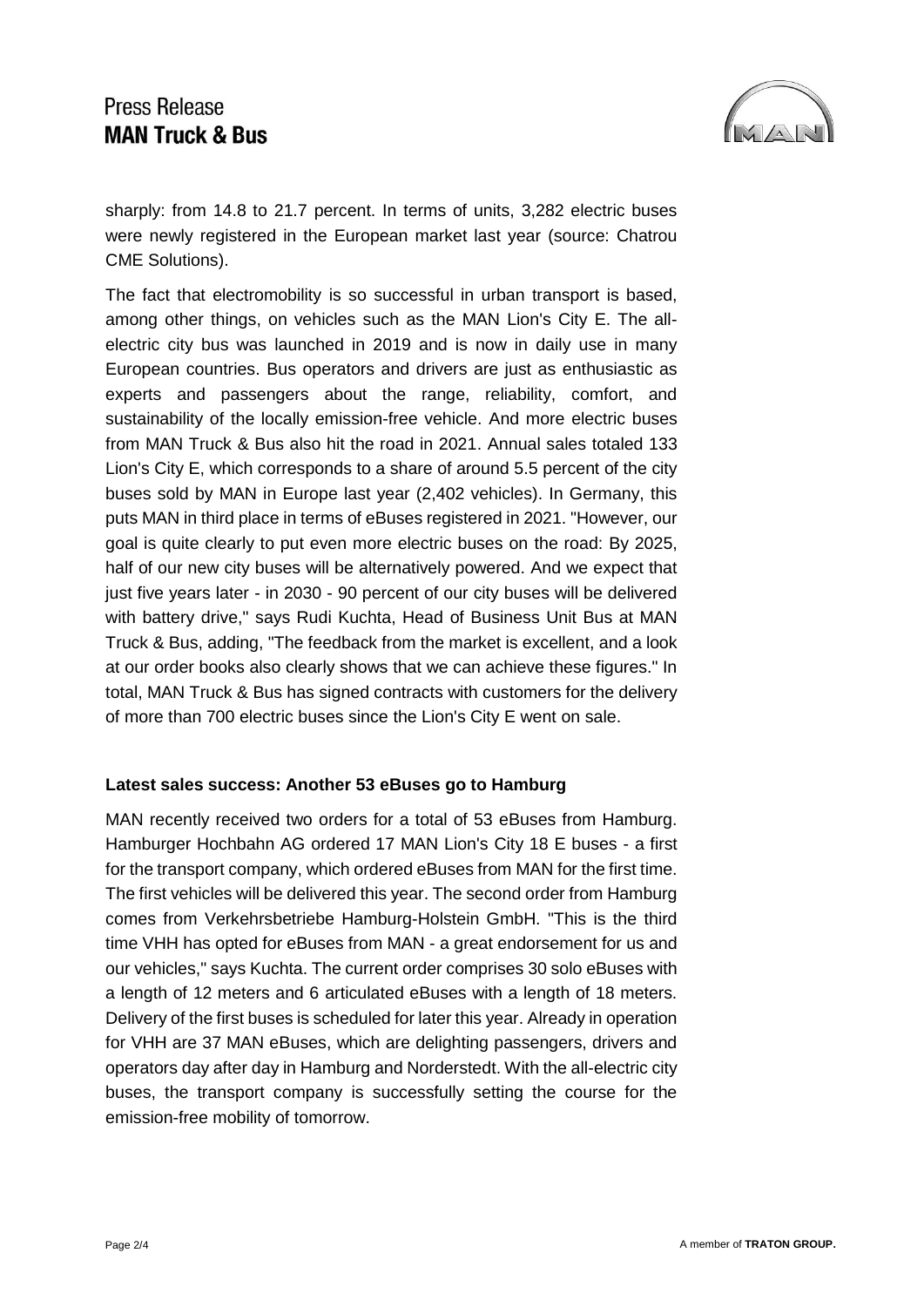# **Press Release MAN Truck & Bus**



### **MAN Lion's City E impresses in Scandinavia**

Also on the road are 25 MAN Lion's City 12 E buses in Copenhagen. In February, Malte Kauert, Managing Director of MAN Scandinavia, handed over the vehicles to Poul Anchersen, CEO and owner of the local transport company Anchersen A/S. The vehicles will be used on the city's public transport network. The buses will be used on Copenhagen's central bus route 7A, which carries more than 4.3 million passengers each year. To make urban transport as sustainable as possible, the new city buses are charged exclusively with green electricity. This means they run completely emissionfree in daily operation. A further twelve eBuses were recently delivered to Vikingbus in Odder, meaning that 37 electric buses are now making their rounds on Danish roads.

In neighboring Sweden, too, the MAN Lion's City E will ensure that passengers reach their destinations safely, reliably, and in an environmentally friendly manner. KEOLIS has ordered a total of 75 MAN Lion's City 18 E buses for Sweden. "This is one of the biggest sales successes to date for our all-electric city bus - and of course a great success for the entire team, which has been highly motivated for years to advance innovative technologies and is constantly working to improve vehicles and services even further," says Rudi Kuchta. 60 electric MAN articulated buses are going to Gothenburg and 15 to Stockholm.

Another 12 MAN Lion's City 18 E will soon be running in Uppsala, Sweden. This is a first for Gamla Uppsala Buss AB (GUB), which ordered the vehicles. This is because they are the first electric buses to be used in Uppsala. The framework agreement also includes an option for a further 65 electric buses - 45 of which are Lion's City 18 E and 20 Lion's City 12 E solo buses. Already in service are 22 Lion's City E in the coastal city of Malmö in the southern Swedish region of Skåne. They are operated by Nobina Sverige AB. "All these orders clearly show how great the international interest is in innovative and forward-looking drive technology," says Kuchta.

### **Sustainability meets comfort and safety**

The 39 eBuses of VAG Verkehrs-Aktiengesellschaft Nürnberg are also already in operation. The company initially ordered 15 and then, as part of a follow-up order, a further 13 Lion's City 18 E and 11 Lion's City 12 E from MAN Truck & Bus. MAN also scored a sales success in Switzerland. Starting in the fall of 2022, 15 MAN eBuses will be in service in Zurich on the city's standard bus routes. Verkehrsbetriebe Zürich (VBZ) is pursuing a consistent